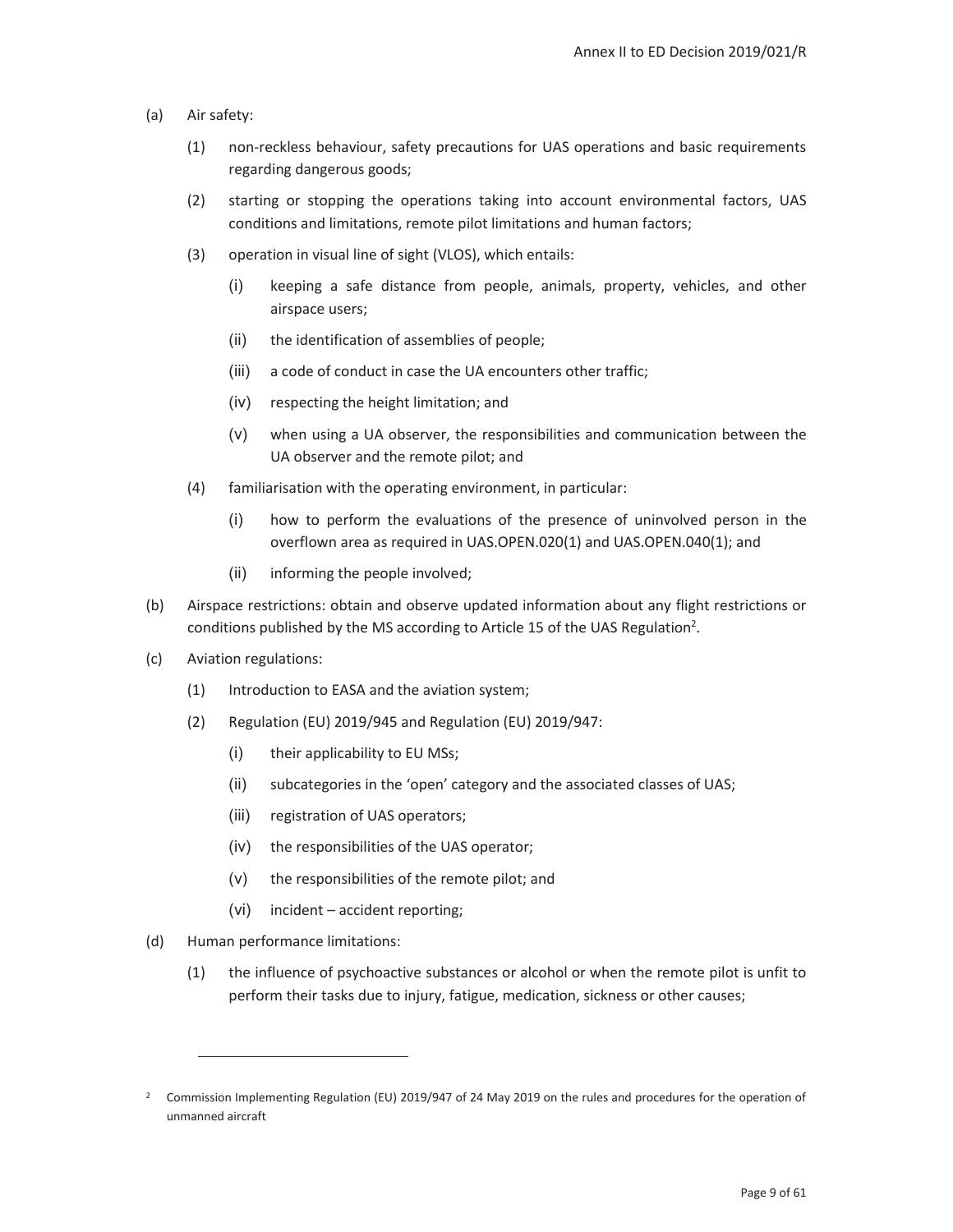- (2) human perception:
	- (i) factors influencing VLOS;
	- (ii) the distance of obstacles and the distance between the UA and obstacles;
	- (iii) evaluation of the speed of the UA;
	- (iv) evaluation of the height of the UA;
	- (v) situational awareness; and
	- (vi) night operations.
- (e) Operational procedures:
	- (1) pre-flight:
		- (i) assessment of the area of operation and the surrounding area, including the terrain and potential obstacles and obstructions for keeping VLOS of the UA, potential overflight of uninvolved persons, and the potential overflight of critical infrastructure;
		- (ii) identification of a safe area where the remote pilot can perform a practice flight;
		- (iii) environmental and weather conditions (e.g. factors that can affect the performance of the UAS such as electromagnetic interference, wind, temperature, etc.); methods of obtaining weather forecasts; and
		- (iv) checking the conditions of the UAS;
	- (2) in-flight:
		- (i) normal procedures; and
		- (ii) procedures for abnormal situations (e.g. for lost-data-link connections);
	- (3) post-flight:
		- (i) maintenance; and
		- (ii) logging of flight details;
- (f) UAS general knowledge:
	- (1) basic principles of flight;
	- (2) the effect of environmental conditions on the performance of the UAS;
	- (3) principles of command and control:
		- (i) overview;
		- (ii) data link frequencies and spectrums; and
		- (iii) automatic flight modes, override and manual intervention;
	- (4) familiarisation with the instructions provided by the user's manual of a UAS, and in particular with regard to:
		- (i) overview of the main elements of the UAS;